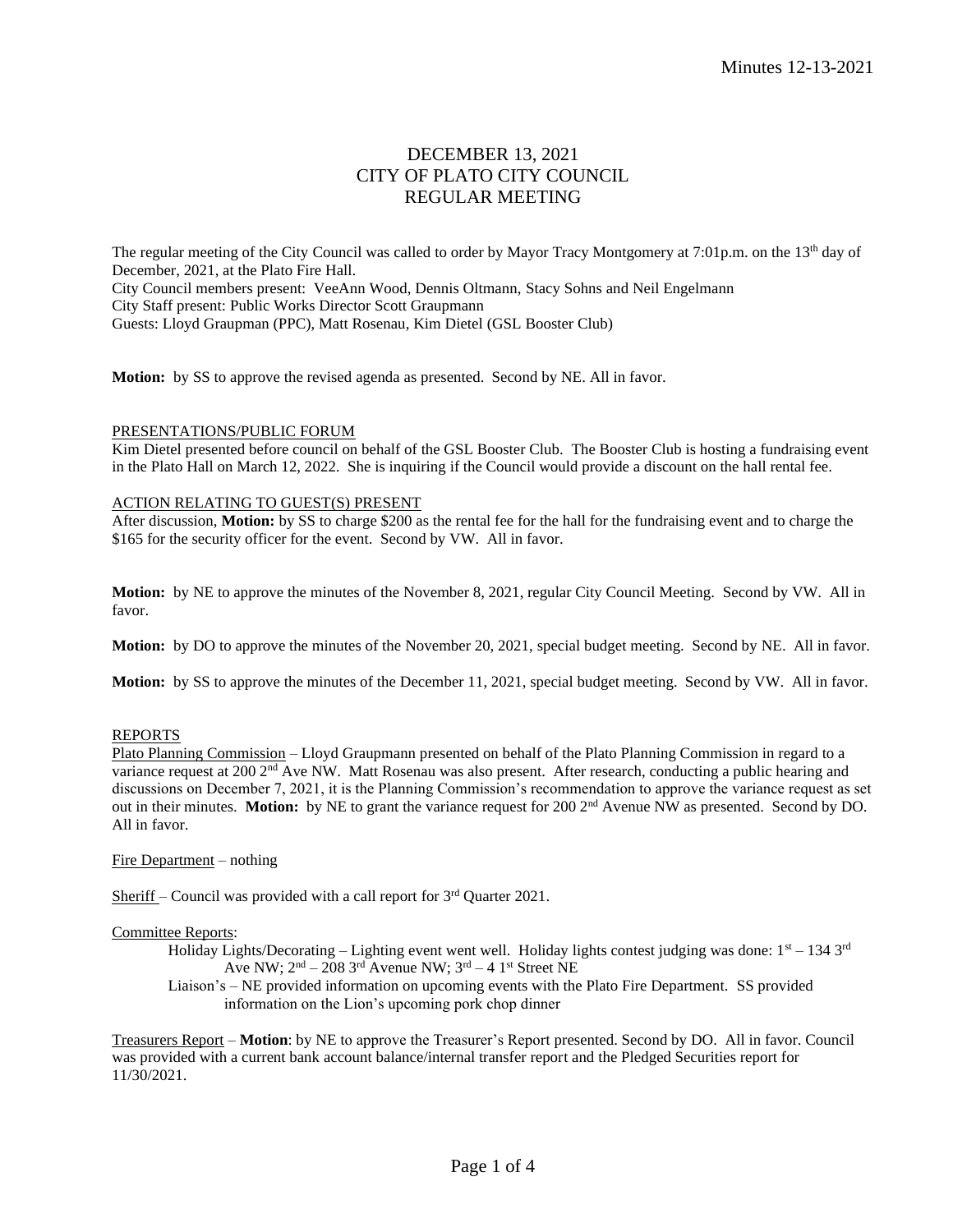Approve Claims – The following claims were reviewed for payment:

| Check No.                   | Date                     | <b>Vendor</b> | <b>Name</b>                                       | <b>Amount</b>          |
|-----------------------------|--------------------------|---------------|---------------------------------------------------|------------------------|
| 15259                       | 12/13/2021               | 19            | <b>CITY OF GLENCOE</b>                            | \$8,398.61             |
| 15260                       | 12/13/2021               | 45            | <b>LLOYD GRAUPMANN</b>                            | \$654.70               |
| 15261                       | 12/13/2021               | 46            | HAWKINS, INC                                      | \$1,766.48             |
| 15262                       | 12/13/2021               | 58            | KOHLS SWEEPING SERVICE                            | \$1,555.00             |
| 15263                       | 12/13/2021               | 74            | MCLEOD PUBLISHING INC                             | \$28.80                |
| 15264                       | 12/13/2021               | 80            | MINNESOTA DEPT OF HEALTH                          | \$393.00               |
| 15265                       | 12/13/2021               | 90            | <b>MNSPECT</b>                                    | \$84.00                |
| 15266                       | 12/13/2021               | 91            | <b>PERA</b>                                       | \$403.05               |
| 15267                       | 12/13/2021               | 92            | PLATO C STORE                                     | \$213.82               |
| 15268                       | 12/13/2021               | 120           | WM MUELLER & SONS INC                             | \$700.42               |
| 15269                       | 12/13/2021               | 342           | GOPHER STATE ONE CALL                             | \$8.10                 |
| 15270                       | 12/13/2021               | 348           | TEAM LAB CHEMICAL CORP                            | \$775.00               |
| 15271                       | 12/13/2021               | 441           | <b>DIANE SCHRADER</b>                             | \$293.98               |
| 15272                       | 12/13/2021               | 468           | HOME SOLUTIONS                                    | \$50.96                |
| 15273                       | 12/13/2021               | 491           | <b>OLTMANN DENNIS</b>                             | \$415.58               |
| 15274                       | 12/13/2021               | 544           | <b>GERALDINE A SCOTT</b>                          | \$823.19               |
| 15275                       | 12/13/2021               | 547           | <b>CENTURYLINK</b>                                | \$314.00               |
| 15276                       | 12/13/2021               | 562           | <b>GLENCOE FLEET SUPPLY</b>                       | \$255.49               |
| 15277                       | 12/13/2021               | 585           | WOOD VEEANN                                       | \$415.58               |
| 15278                       | 12/13/2021               | 598           | <b>GRAUPMANN SCOTT</b>                            | \$1,409.42             |
| 15279                       | 12/13/2021               | 652           | <b>CREEKSIDE SOILS</b>                            | \$1,135.00             |
| 15280                       | 12/13/2021               | 710           | <b>ENGELMANN DEAN</b>                             | \$340.00               |
| 15281                       | 12/13/2021               | 719           | SOHNS STACY L                                     | \$415.58               |
| 15282                       | 12/13/2021               | 720           | MONTGOMERY TRACY                                  | \$831.15               |
| 15283<br>15284              | 12/13/2021<br>12/13/2021 | 721<br>732    | MID-AMERICAN RESEARCH CHEM<br><b>VISA</b>         | \$1,303.00<br>\$209.92 |
| 15285                       | 12/13/2021               | 738           | POTENTIA MN SOLAR FUND 1 LLC                      | \$661.34               |
| 15286                       | 12/13/2021               | 747           | REC-TECH OUTDOOR SOLUTIONS                        | \$222.26               |
| 15287                       | 12/13/2021               | 765           | ENGELMANN, NEIL                                   | \$415.58               |
|                             | FIRE DEPARTMENT:         |               |                                                   |                        |
| 4119                        | 12/13/2021               | 453           | <b>CITY OF PLATO</b>                              | \$157.00               |
| 4120                        | 12/13/2021               | 592           | WOOD JAY                                          | \$1,440.58             |
| 4121                        | 12/13/2021               | 593           | NEUBARTH RYAN                                     | \$300.00               |
| 4122                        | 12/13/2021               | 601           | MN STATE FIRE DEPT ASSOCIATION                    | \$175.00               |
| 4123                        | 12/13/2021               | 621           | <b>ENGELMANN RYAN</b>                             | \$599.00               |
| 4124                        | 12/13/2021               | 674           | SCHLECHTER JAMIE                                  | \$1,200.00             |
| 4125                        | 12/13/2021               | 715           | BRENDA SCHULTZ CLEANING SERV                      | \$300.00               |
| 4126                        | 12/13/2021               | 744           | HARVEY, RYAN                                      | \$599.00               |
| 4127                        | 12/13/2021               | 801           | MCLEOD CTY FIRE CHIEFS ASSOC                      | \$355.00               |
| <b>INTERIM CLAIMS PAID:</b> |                          |               |                                                   |                        |
| 15243                       | 11/22/2021               | 8             | <b>BARGEN INCORPORATED</b>                        | \$28,836.00            |
| 15244                       | 11/22/2021               | 32            | <b>FOUR SQUARE BUILDERS</b>                       | \$341.14               |
| 15245                       | 11/22/2021               | 38            | <b>GLENCOE CO-OP ASSN</b>                         | \$867.99               |
| 15246                       | 11/22/2021               | 79            | <b>CENTERPOINT ENERGY</b>                         | \$134.59               |
| 15247                       | 11/22/2021               | 88            | <b>XCEL ENERGY</b>                                | \$700.71               |
| 15248                       | 11/22/2021               | 91            | <b>PERA</b>                                       | \$438.63               |
| 15249                       | 11/22/2021               | 92            | PLATO C STORE                                     | \$194.86               |
| 15250                       | 11/22/2021               | 156           | MCLEOD CTY AUDITOR-TREASURER                      | \$2,341.50             |
| 15251                       | 11/22/2021               | 239           | <b>MCLEOD CO-OP POWER</b>                         | \$101.68               |
| 15252                       | 11/22/2021               | 504           | MINI BIFF, LLC                                    | \$114.24               |
| 15253                       | 11/22/2021               | 544           | <b>GERALDINE A SCOTT</b>                          | \$1,031.79             |
| 15254                       | 11/22/2021               | 562           | <b>GLENCOE FLEET SUPPLY</b>                       | \$191.43               |
| 15255                       | 11/22/2021               | 598           | <b>GRAUPMANN SCOTT</b>                            | \$1,409.42             |
| 15256                       | 11/22/2021               | 738           | POTENTIA MN SOLAR FUND 1 LLC                      | \$1,850.49             |
| 15257                       | 11/22/2021               | 777           | TOSHIBA BUSINESS SOLUTIONS USA                    | \$75.02                |
| 15258                       | 11/22/2021               | 793           | HILGERS PLUMBING, HEATING                         | \$300.00               |
|                             | 12/2021                  |               | US Treasury (online) November payroll tax deposit | \$1,682.90             |
|                             |                          |               | $D_{\text{max}}$ $\Omega$ = $\Omega$ $\Lambda$    |                        |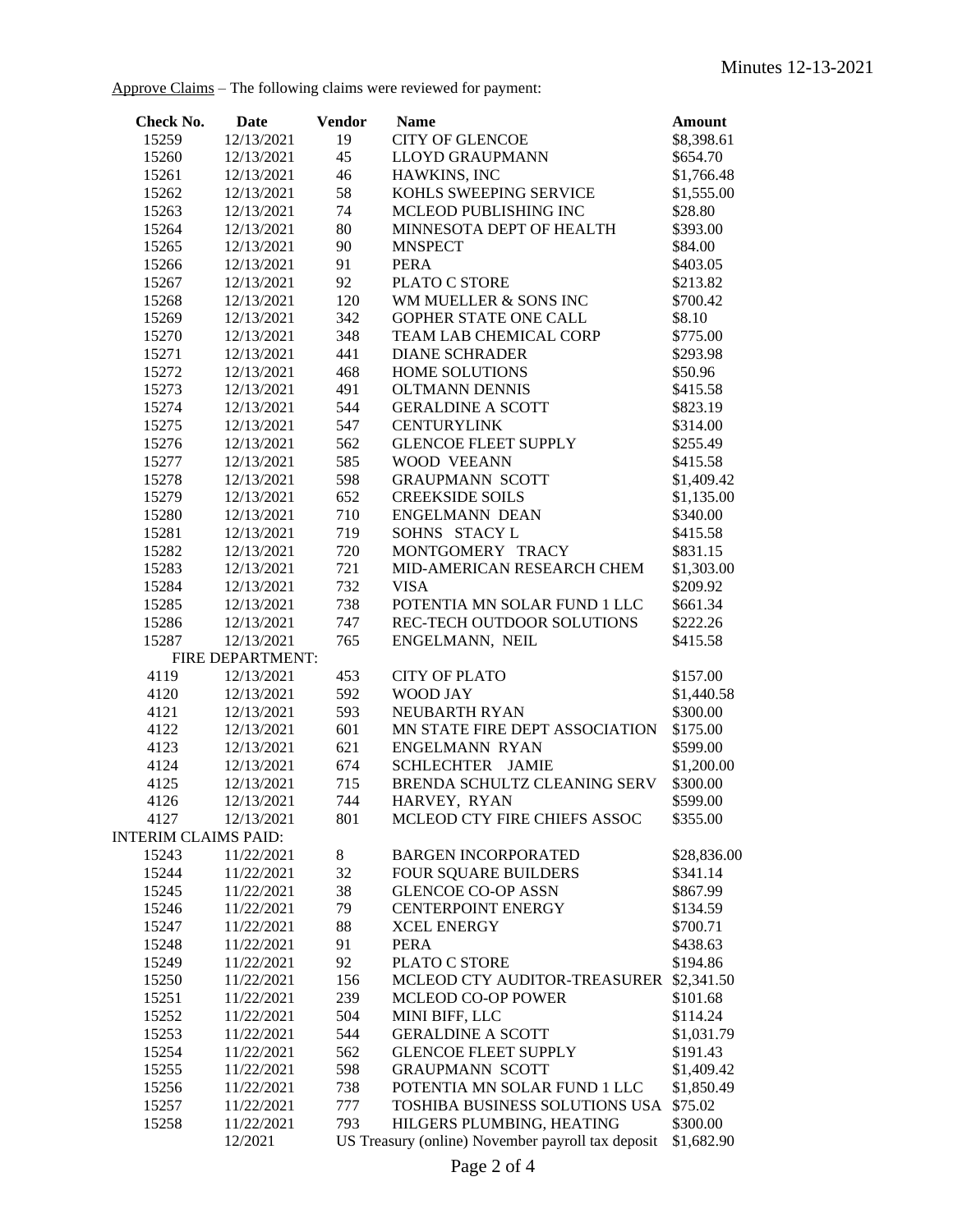|      | FIRE DEPARTMENT: |     |                           |            |
|------|------------------|-----|---------------------------|------------|
| 4111 | 11/22/2021       | 79  | <b>CENTERPOINT ENERGY</b> | \$50.51    |
| 4112 | 11/22/2021       | 92  | <b>PLATO C STORE</b>      | \$90.37    |
| 4113 | 11/22/2021       | 592 | WOOD JAY                  | \$200.00   |
| 4114 | 11/22/2021       | 621 | ENGELMANN RYAN            | \$1,041.58 |
| 4115 | 11/22/2021       | 674 | SCHLECHTER JAMIE          | \$1,041.58 |
| 4116 | 11/22/2021       | 679 | <b>ASPEN MILLS</b>        | \$14.85    |
| 4117 | 11/22/2021       | 688 | ALLINA HEALTH SYSTEM      | \$350.63   |
| 4118 | 11/22/2021       | 725 | <b>VINKEMEIER STEVEN</b>  | \$1,041.58 |

**Motion:** by NE to approve payment of the above-stated claims with the addition of Plato Fire Department for \$11,204.70 and Mini Biff for \$126.99. Second by VW. All in favor.

# UNFINISHED BUSINESS:

 $\mathbf{F}$   $\mathbf{F}$   $\mathbf{F}$   $\mathbf{F}$   $\mathbf{F}$   $\mathbf{F}$   $\mathbf{F}$   $\mathbf{F}$   $\mathbf{F}$   $\mathbf{F}$   $\mathbf{F}$   $\mathbf{F}$   $\mathbf{F}$   $\mathbf{F}$   $\mathbf{F}$   $\mathbf{F}$   $\mathbf{F}$   $\mathbf{F}$   $\mathbf{F}$   $\mathbf{F}$   $\mathbf{F}$   $\mathbf{F}$   $\mathbf{F}$   $\mathbf{F}$   $\mathbf{$ 

Extension of sewer service on  $4<sup>th</sup>$  Avenue SE – GS and SG are exploring options with Gary Schriefels.

#### NEW BUSINESS:

**Motion:** by SS to accept the donation of \$100 from Crown Doors to be used for holiday lights. Second by VW. All in favor.

Not all ARPA funds were claimed by the deadline. The State has now redistributed those remaining funds and the City will receive \$1,053.42 additional funds. **Motion:** by NE to accept the additional redistribution funds. Second by DO. All in favor. **RESOLUTION NO 2021-07**

**Motion:** by NE to enter into the 2022 Emergency Services Contract with Young America Township. Second by VW. All in favor.

The 2022 Assessment contract was received from McLeod County. **Motion:** by NE to enter into said contract for services. Second by SS. All in favor

**Motion:** by NE to set the 2022 tax levy at \$241,568 (broken down as \$189,568 General Revenue, \$32,000 Sewer and \$20,000 Water), an approximate 3.43% increase over 2021; and to accept the 2022 budget as discussed and set out. Second by DO. All in favor.

Discussion on the draft presented of the Public Works PTO policy and the Clerk/Treasurer PTO policy. Tabled until next meeting to incorporate some changes.

A complaint was received in regard to the smoke generated by the outdoor furnace at 200 Main Street East. After discussion, a letter should be generated to the owners at 200 Main Street East in regard to the issue, perhaps speak to the manufacturer for alternate design or recommendations, and present at the next council meeting to discuss further.

#### MAINTENANCE REPORT:

• SG advised the Kubota utility side-by-side needs a new tire. Cost is approximately \$200. Council agreed to the purchase.

## CLERKS REPORT

- Discussion in regard to the insurance policy renewal: Bond coverage council determined the bond coverage was no longer needed; **Motion:** by SS to NOT waive the statutory tort limit on the coverage, Second by DO, all in favor;
- Discussion in regard to the current protocol/policy relating to COVID. No specific recommendations were made; more information needs to be received. Basically, asking staff and volunteers to be smart and if any concerns, stay home. Fire Chief should make decisions on a case by case basis.